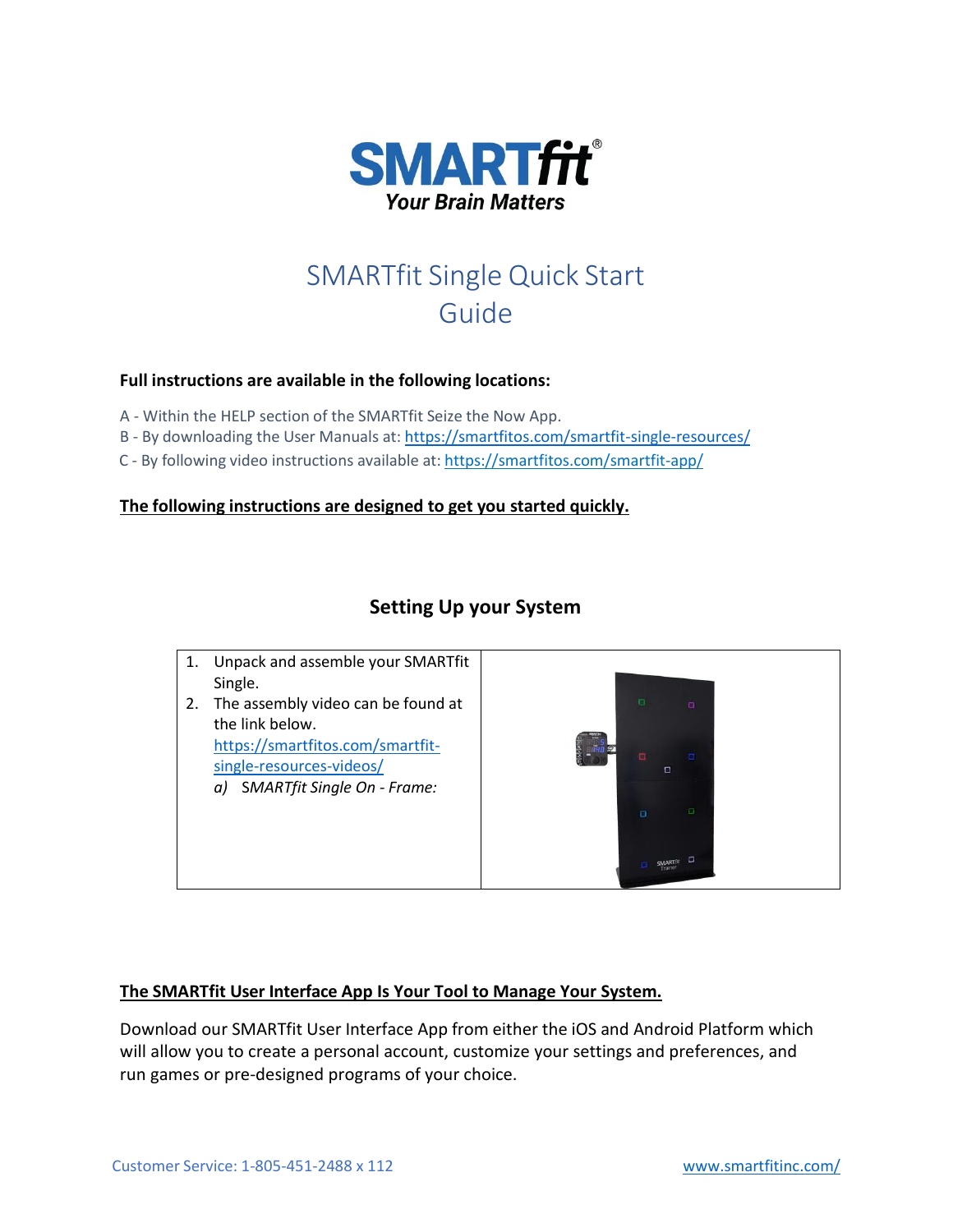The settings allow you to select a game category, adjust the level, time, volume, and touch sensitivity. By selecting the indicated tabs, you can sequentially scroll through the available game categories, predesigned programs, and controller settings.

**This Navigation Chart Gives You an Overview of the Contents of the App. To get started quickly we will focus on creating an account and learning how to play the games**.



## **Follow the directions as laid out below to activate your account and get started.**

 $2.$ 

| 1. Learn how to quick start the SMARTfit<br>App: Watch the video labeled "Create a<br>new Account on the Cloud" at the link | <b>SMARTfit</b>                                         |
|-----------------------------------------------------------------------------------------------------------------------------|---------------------------------------------------------|
| below.                                                                                                                      |                                                         |
| https://smartfitos.com/smartfit-app/                                                                                        | Créek Road                                              |
|                                                                                                                             | <b>Create New Account</b><br><b>SMARTHE Quick Siart</b> |
|                                                                                                                             | $\Box$                                                  |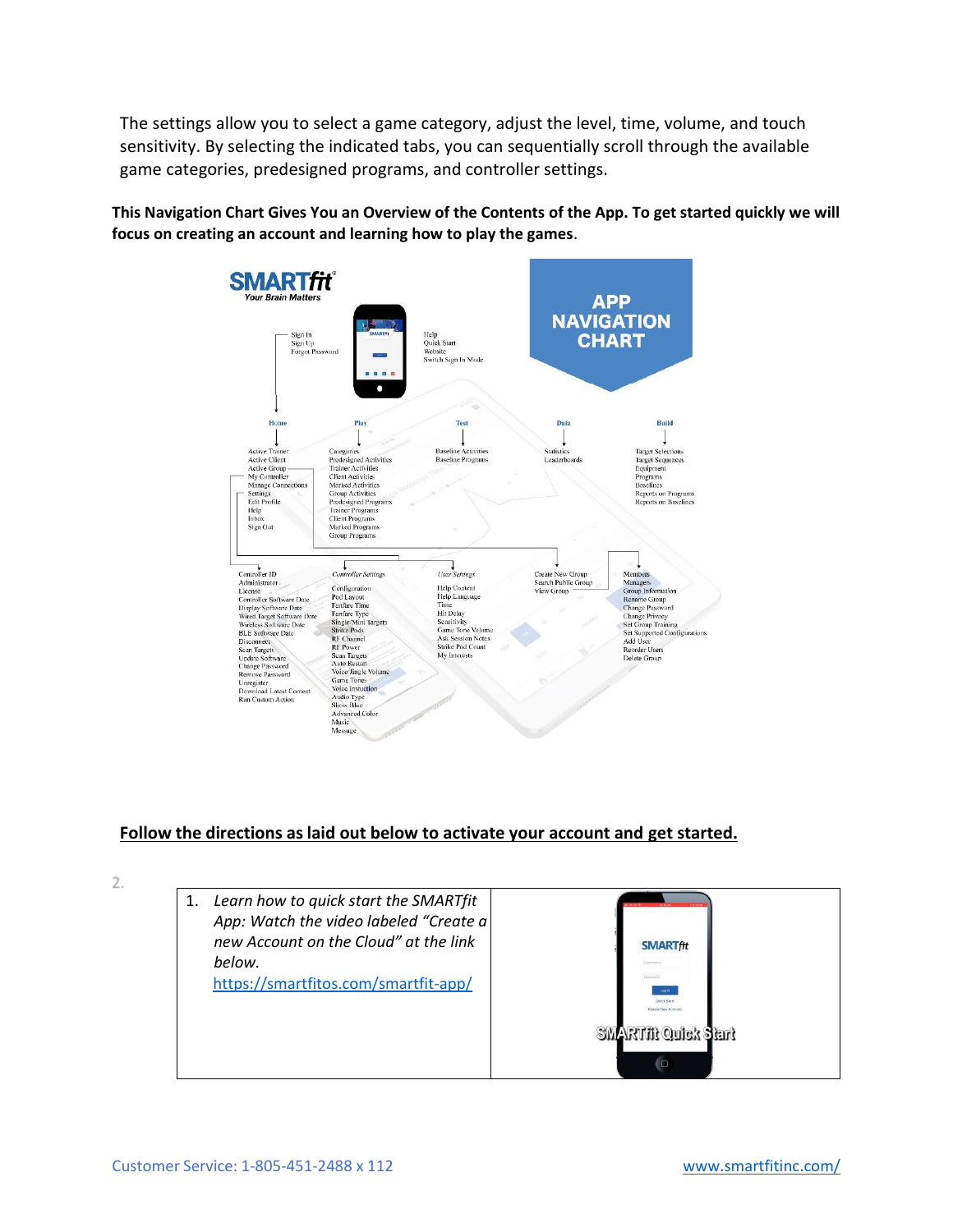| a. Download and open the SMARTfit<br>App, create a new account, and<br>sign in.                                                                             | ľΟ              |
|-------------------------------------------------------------------------------------------------------------------------------------------------------------|-----------------|
| b. Adjust the settings in the App to<br>match the Single configuration,<br>then select the blue done tab.                                                   | $\circ$         |
| Select the Manage connection<br>c.<br>taband connect to your CPU.<br>Your wired targets will light up<br>and are ready for play.                            | SMARTEL C<br>60 |
| d. These instructions are available at<br>the help section on the SMARTfit<br>app, as well as on our website at<br>https://smartfitos.com/smartfit-<br>app/ | <b>is</b><br>0  |

# **This section covers key components of the app that will guide you to getting started.**

#### **Create an Account**

There are two types of user accounts. One account is a Tier one user. Here you can choose tobe a coach, doctor, teacher, owner, therapist, or trainer. When this type of user is signed into the SMARTfit App, data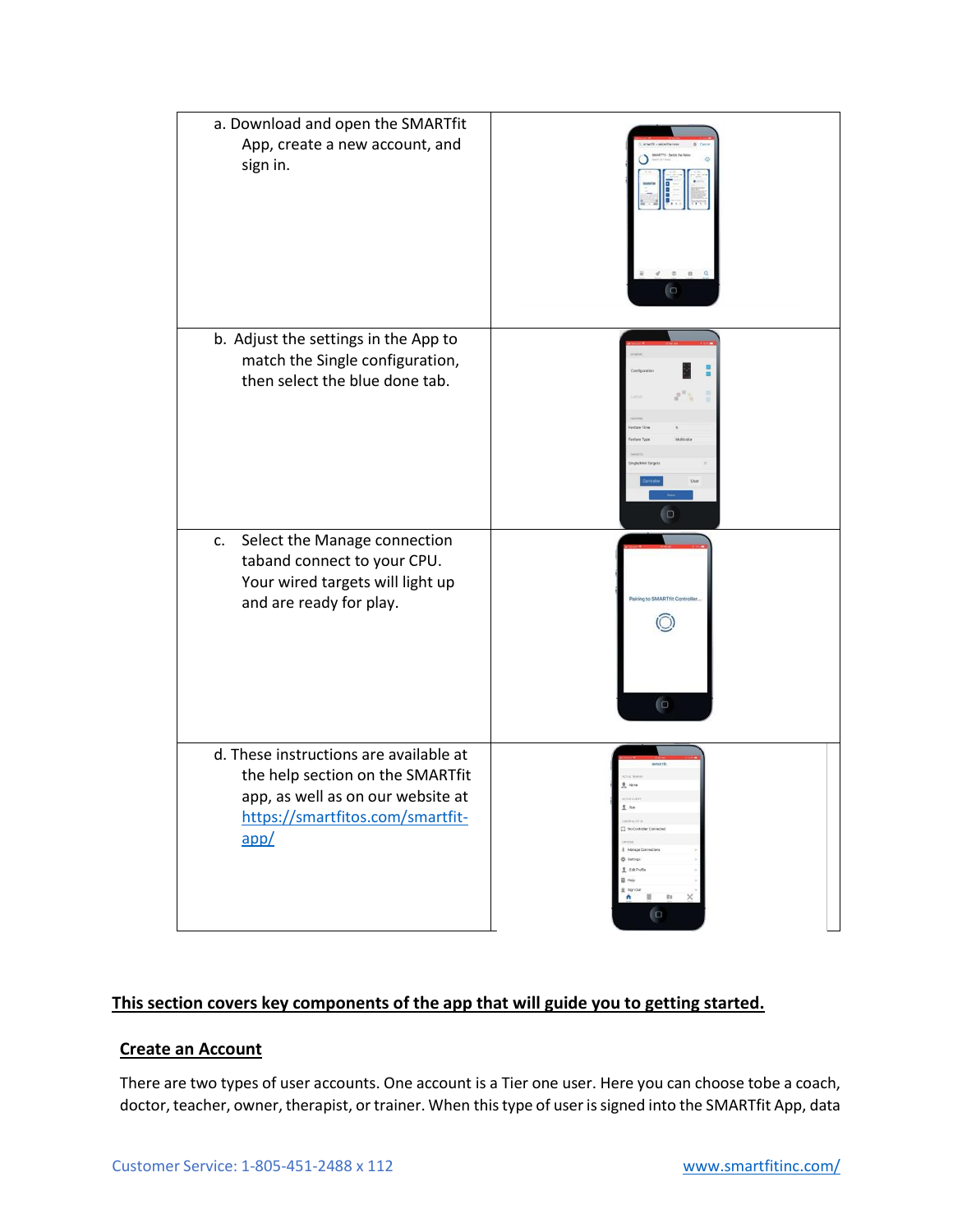cannot be collected for this account. A Tier two user must be activated. A tier one user has access to create Tier two users. The second account is a Tier two user. A Tier two user is a managed user. Here you can chooseto be an athlete, patient, student, member, or client. When this type of user is signed into the SMARTfit App, data can be collected and tracked for this account.

*Learn how to create a Cloud Account by watching the video labeled, "Create a New Cloud Account" at the link below* <https://smartfitos.com/smartfit-app/>

# **The following tabs appear either at the bottom of the app on iOS or at the top of the app on Android.**

#### **Home tab**

The Home tab will allow you to adjust the active user, sign into the SMARTfit controller, adjust the controller/user settings, edit user-profiles and access the help section. *Learn the Controller Settings by watching the video labeled, "Controller Settings" at the link below* <https://smartfitos.com/smartfit-app/>

*Learn the User Settings by watching the video labeled, "User Settings" at the link below* <https://smartfitos.com/smartfit-app/>

#### **Play Tab**

There are 43 Game Categories under the first "Categories" tab. Select a desired category and read the "game rules" before you begin. The game rules will provide you with the information you'll need to know about what each standard and specialty setting does, so that you can adjust them accordingly. The Play tab is also used to access our Predesigned activities and Predesigned Programs, which are video supported activities and programs with customized settings for specialized training.

*Learn how to Play Predesigned Activities by watching the video labeled, "Predesigned Activities" at the link below*

<https://smartfitos.com/smartfit-app/>

*Learn how to Play Predesigned Programs by watching the video labeled, "Predesigned Programs" at the link below*

<https://smartfitos.com/smartfit-app/>

The Play tab allows you to create your own customized activities and programs from the categories list of games.

*Learn how to create an Activity by watching the video labeled, "How to Create an Activity" at the link below* <https://smartfitos.com/smartfit-app/>